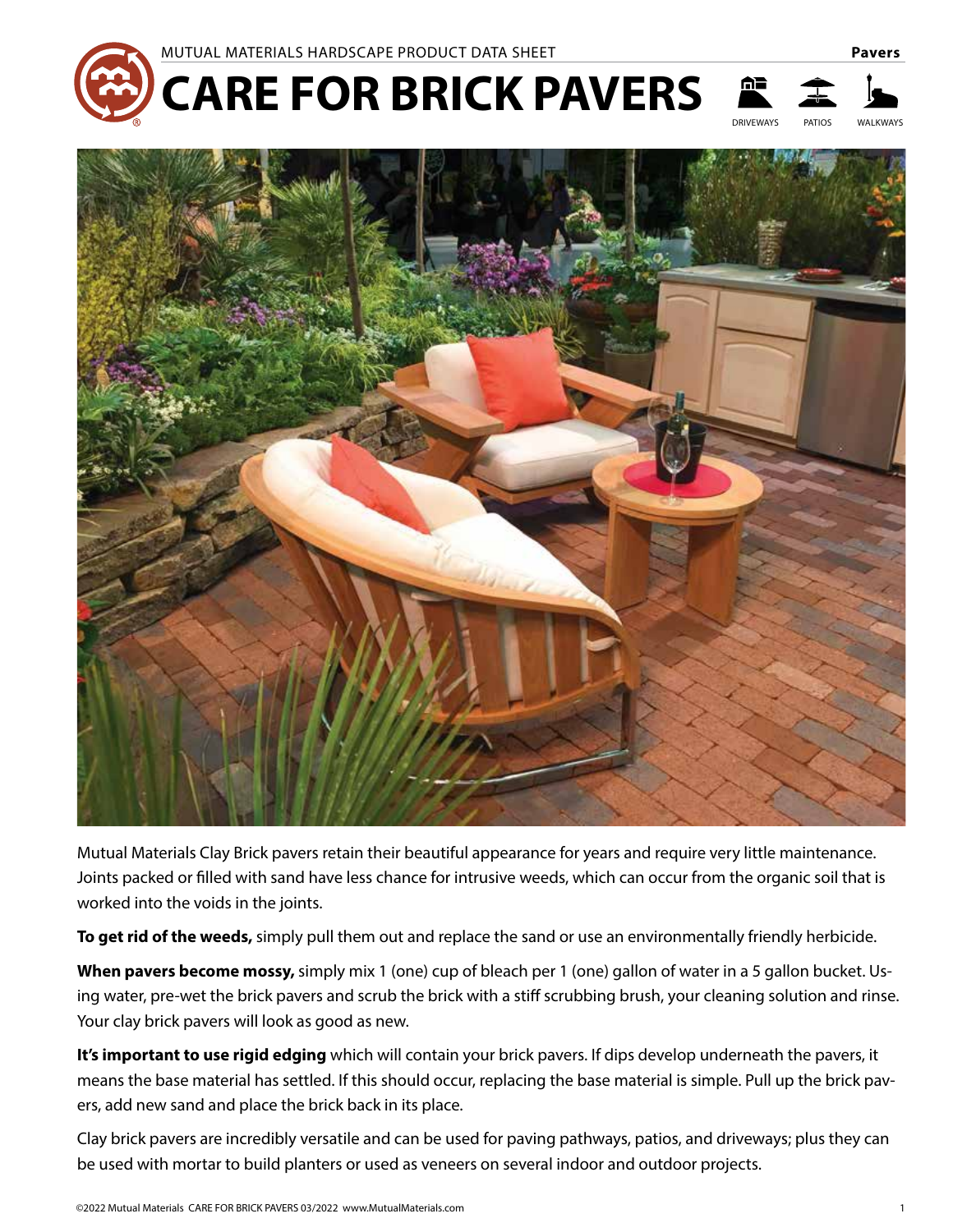# SAND-SET *Exterior Application*



**Excavation:** Excavate to the design levels.

- **Compact Subgrade:** Compact the subgrade to at least 95% of standard Proctor density as specified in ASTM D 698.
- **Base Rock:** Place and compact a base of 5⁄8" (16 mm) minus crushed rock in layers of not more than 2" (100 mm) to a smooth uniform surface to the grade and cross section required. The minimum surface tolerance of the compacted base should be  $\pm$  3/8". ( $\pm$  10 mm) over a 10 ft (3 m) straightedge. A geotextile may be placed below the base rock as needed.

The thickness of the base materials is determined by traffic, soil type, climate, drainage, and moisture. Pedestrian

# CEMENT MORTAR, BONDED\* *Exterior Application*



# **Recommended Uses**

Exterior floors, decks or patios where membrane is not used and where positive drainage below slab is provided.

## **Limitations**

Although this is the best known method of installation for a walkway, it is not reliable in areas where the mortar-bed will be subjected to freeze-thaw cycles.

# DRY-SET MORTAR OR LATEX-PORTLAND CEMENT MORTAR\* *Exterior Application*



## **Recommended Uses**

Exterior floors, decks or patios where membrane is not used and where positive drainage below slab is provided.

## **Requirements**

- sloped slab to provide complete surface drainage

applications should have a minimum base thickness of 4" (100 mm) after compaction. Residential driveways should have a minimum sub-base thickness of 6" (150 mm) after compaction.

- **Edge Restraint:** Install the edge restraint system to prevent settling and spreading. Follow specifications and manufacturers instructions for installing edge restraints.
- **Bedding Sand:** Bedding sand under pavers should meet ASTM C 33 or CSA A23.1 specifications. Bedding sand should be spread and screeded to a thickness of 1 to 1 ½ inches (25–40 mm). Use screed pipes and a straight and true strike board to level the bedding sand.
- **Lay Pavers:** Begin in one corner of the project and begin laying pavers in the desired pattern, moving outward in a triangular pattern. Chalk lines snapped on the bedding sand or string lines pulled across the pavers can be used to maintain straight joint lines. The joint widths between pavers should be approximately

## **Requirements**

- sloped slab to provide complete surface drainage
- gravel bed or other means of drainage below slab
- expansion joints are mandatory
- cover completed tile/paver work and keep damp for 3–7 days

## **Materials**

- portland cement: ASTM C-150 Type 1
- sand: ASTM C-144
- water: potable

below slab

**Materials** 

- bond coat 3/32" min.

keep damp for 3 to 7 days

**Preparation by Other Trades** - provide subsurface drainage - slope slab for complete drainage - slab to have steel trowel and fine broom

- dry-set mortar: ANSI A118.1

- grout: ANSI A118.6, specify type

- mortar: 1 part portland cement, 4 to 5 parts damp sand by volume
- bond coat: portland cement paste on a mortar bed that is still workable, or dry-set mortar or latex-portland cement mortar on a cured bed

- gravel bed or other means of drainage

- cover completed tile/paver work and

- latex-portland cement mortar: ANSI 118.4

- expansion joints are mandatory

#### 1⁄16 to 1⁄8 inches (2–3 mm). Cut pavers should be used to fill in gaps along the edges of the project. Be sure to mix pavers from multiple pallets to achieve a consistent color blend.

- **Compact:** After placing an area of pavers, compact them using a vibrating plate compactor capable of exerting 3,000– 5,000 lbs. (1300–2200 kN) of centrifugal compaction force operating at 75-90 hertz (use a 3,000 lb. compactor for  $1 \frac{1}{2}$ " Pavers). A rubber/plastic mat should be used on the compactor. Make at least two passes to insure that pavers have been seated in the compacted bedding sand.
- **Fill Joints:** Sweep dry joint sand into the paver joints and compact the pavers again until the joints are full. Compaction should be within 3 ft. (1 m) of an unrestrained edge or laying face. At the end of each day, all pavers within 3 ft. (1 m) of the laying face should be compacted. Install any remaining edge restraints.

*Source: Brick Industry Association - Flexible Brick Paving*

- grout: ANSI A118.6, specify type
- mortar bed bond coat: portland cement slurry.

# **Preparation by Other Trades**

- provide subsurface drainage
- slope slab for complete drainage
- slab to have steel trowel and fine broom finish with no curing compounds used (when used, mechanical scarifying is necessary).
- max. variation in the slab shall not exceed ¼" in 10'-0" from the required plane

# **Expansion Joint**

Architect must specify expansion joints and show location and details on drawings.

# **Installation Specifications**

- paver/tile: ANSI A108.1A, .1B or .1C
- grout: ANSI A108.10

- finish with no curing compounds used (when used, mechanical scarifying is necessary).
- max. variation in the slab shall not exceed 1⁄8" in 10'-0" from the required plane

# **Expansion Joint**

Architect must specify expansion joints and show location and details on drawings.

# **Installation Specifications**

- paver/tile: ANSI A108.1A, .1B or .1C - grout: ANSI A108.10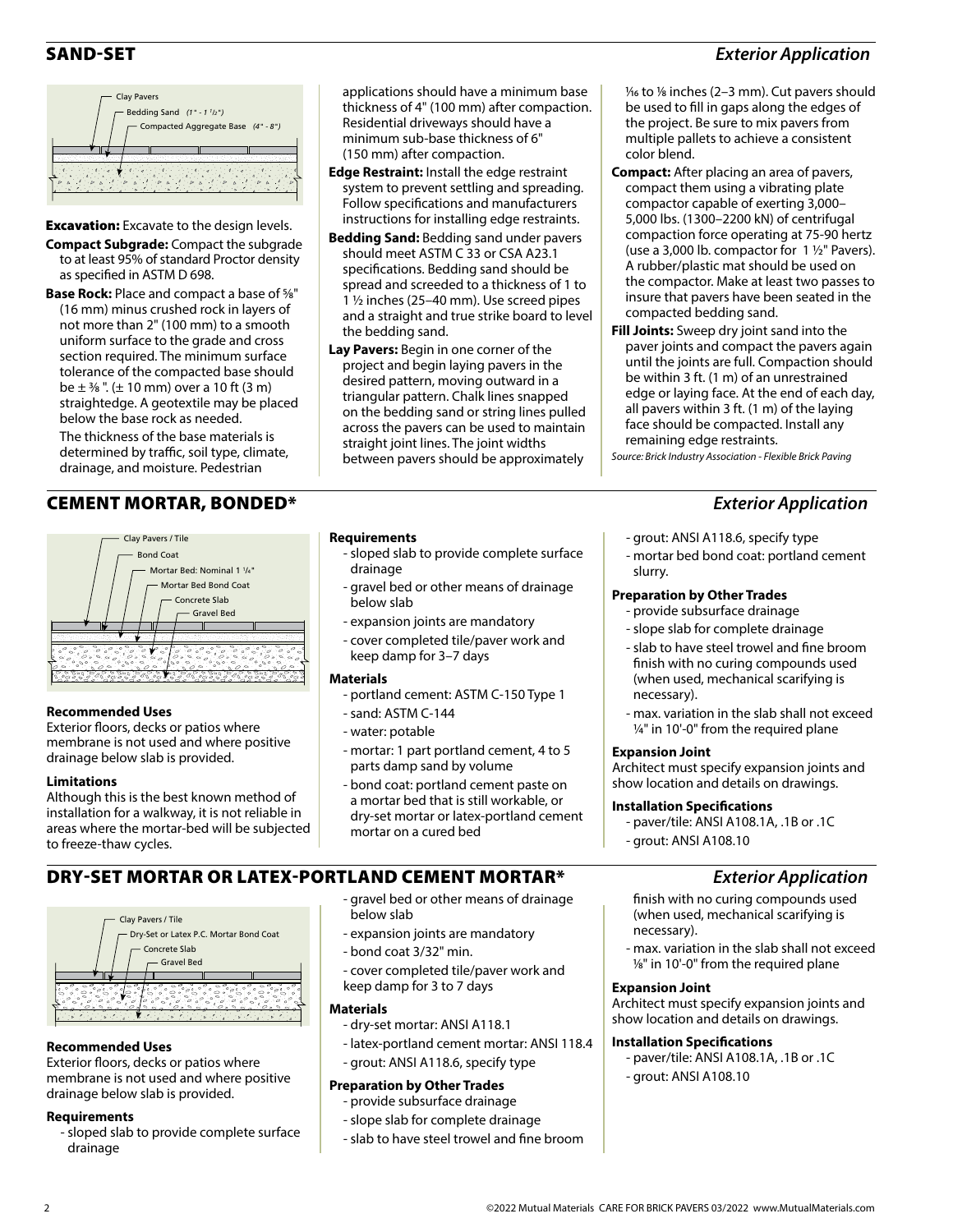# DRY-SET MORTAR OR LATEX-PORTLAND CEMENT MORTAR\* *Interior Application*



### **Recommended Uses**

- on plain, clean concrete
- on slab-on-grade construction where no bending stresses occur.
- See **F111 Notes** in sidebar.

### **Limitations**

- Method F111 is the preferred method over precast concrete floor systems, post-tensioned concrete floor systems and other floors subject to movement or deflection.
- Method F113 may be suitable for abovegrade structural slab installations when specific mortar and grout products recommended by the manufacturer are specified. Not all modified mortar and grout products are suitable for this application.

### **Requirements**

- floor systems over which tile will be installed shall be in conformance with the IRC for residential applications, the IBC for commerical applications, or applicable building codes.
- slab to be well cured, dimensionally stable and free of cracks, waxy or oily films and curing compounds.
- bond coat 3⁄32" min.

#### **Materials**

- mortar—use ANSI A118.1 or A118.4 for slab-on-grade installations; *use only a manufacturer's designated mortar* for above-grade structural slabs.
- grout—use ANSI A118.3, A118.6, A118.7, or A118.8 for slab-on-grade installations; use only a manufacturer's designated mortar for above-grade structural slabs.

### **Preparation by Other Trades**

- slab to have steel trowel and fine broom finish free of curing compounds (when used, mechanical scarifying is necessary).
- slope, when required, to be in subfloor
- max. variation in the slab—¼" in 10'-0" and  $\frac{1}{6}$ " in 1'-0" from the required plane

#### **Movement Joint (Architect must specify type of joint and show location and details on drawings)**

- follow EJ171, page 78, for slab-on-grade installations
- above-grade structural slabs require exterior joint spacing; perimeter joints are mandatory

## **Installation Specifications**

- paver/tile: ANSI A108.5
- grout: ANSI A108.6, A108.9, or A108.10.

### **F111 Notes**

**For tile bonded directly to a waterproof membrane, follow Method F122.**

# DRY-SET MORTAR OR LATEX-PORTLAND CEMENT MORTAR\* *Interior Application*



### **Recommended Uses**

- over structurally sound plywood where light weight construction is a factor
- where water resistance is desired
- eliminates necessity of recessing subfloor to accommodate portland cement mortar bed

### **Limitations**

- will provide bond for presanded dry-set mortar or latex-portland cement mortar only
- waterproof membrane shall be provided where a waterproof floor is required. Follow manufacturer's installation recommendations

### **Requirements**

- design floor areas over which tile is to be applied to have a deflection not greater than <sup>1</sup>/<sub>360</sub> of span. Make allowance for

live load and impact as well as all dead load, including weight of the tile and setting bed

- maximum spacing of floor joists is 16" o.c.
- 1⁄8" wide spacing between units to be filled solid with dry-set or latex-portland cement mortar
- use dry-set portland cement mortar to establish the supporting plane of the CBU
- units to be fastened through subfloor into joists with galvanized nails, screw type nails, or other corrosion-resistant fasteners
- surface of units to be clean and free of dirt, dust or oily film

### **Materials**

- cementitious backer unit: ANSI A118.9
- dry-set mortar: ANSI A118.1
- latex-portland cement mortar: ANSI 118.4
- grout: ANSI A118.6, specify type

### **Preparation by Other Trades**

- subfloor: 1⁄8" exterior grade plywood on joists at 16" o.c.
- max. variation in plywood surface shall not exceed 1/8" in 10'-0" from the required plane

### **Expansion Joint**

Architect must specify expansion joints and show location and details on drawings.

### **Installation Specifications**

- paver/tile: ANSI A108.5
- grout: ANSI A108.10
- cementitious backer units: ANSI A108.11

 *\* Source: Copyright ©2009 by Tile Council of North America*

*<sup>\*\*</sup> Source: 2003-2004 Handbook for Ceramic Tile Installation*